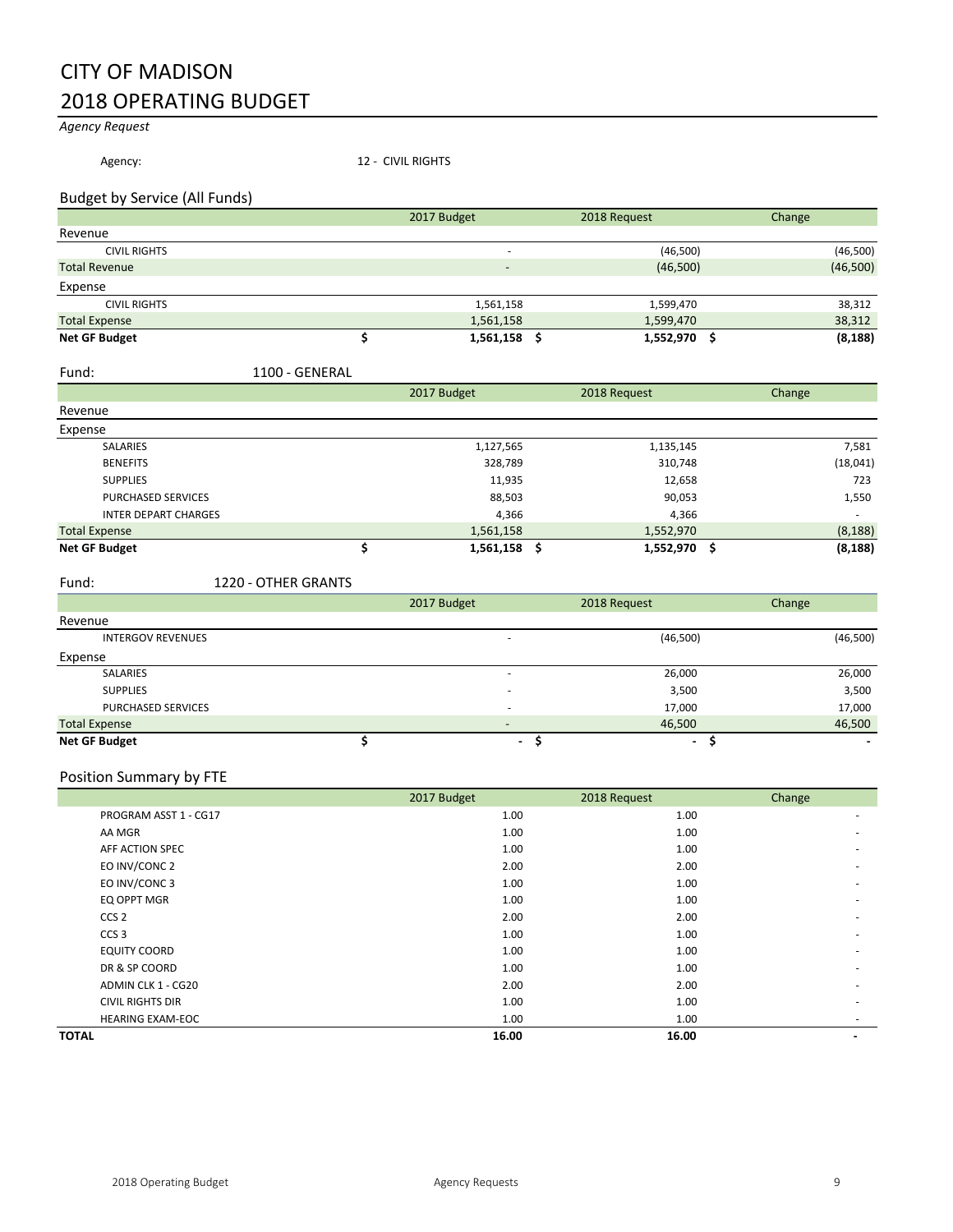

## **Department of Civil Rights**

Norman D. Davis, Director Fax: (608) 266-6514 [dcr@cityofmadison.com](mailto:dcr@cityofmadison.com) [www.cityofmadison.com/dcr](http://www.cityofmadison.com/dcr)

City-County Building, Room 523 **Affirmative Action Division Disability Rights and Services Program** Madison, Wisconsin 53703 **Equal Opportunities Division** Phone: (608) 266-4910 **Racial Equity and Social Justice**

July 13, 2017

To: David Schmiedicke, Finance Director

From: Norman D. Davis, Civil Rights Director

The City of Madison Department of Civil Rights is pleased to provide its 2018 proposed budget. The key goals for the Department of Civil Rights include:

- Implementation of the citywide Language Access Plan
- Analysis of City of Madison Human Resources practices with guidance from the Government Alliance on Racial Equity
- Expand Racial Equity and Social Justice trainings to meet the demands of the entire City workforce
- Assisting City agencies and contractors to further diversify workforce and reduce underrepresentation among women, people of color, and individuals with disabilities
- Providing additional training venues, subjects, and opportunities for City managers and employees, community members and contractors' employees

The major initiatives planned for 2018 are: 1) increasing awareness of Civil Rights services (e.g. racial equity tools, language access, discrimination complaints, employment and training opportunities, and business development resources) among non-traditional and underserved members of the community, 2) expanding the array of trainings provided to City employees, private employers and community members, 3) providing more automated access for contractors doing business with the City, to reduce case processing and application time, and 4) promotion of universal design concepts throughout City agencies.

Please let us know if you require additional information or have questions. Thank you.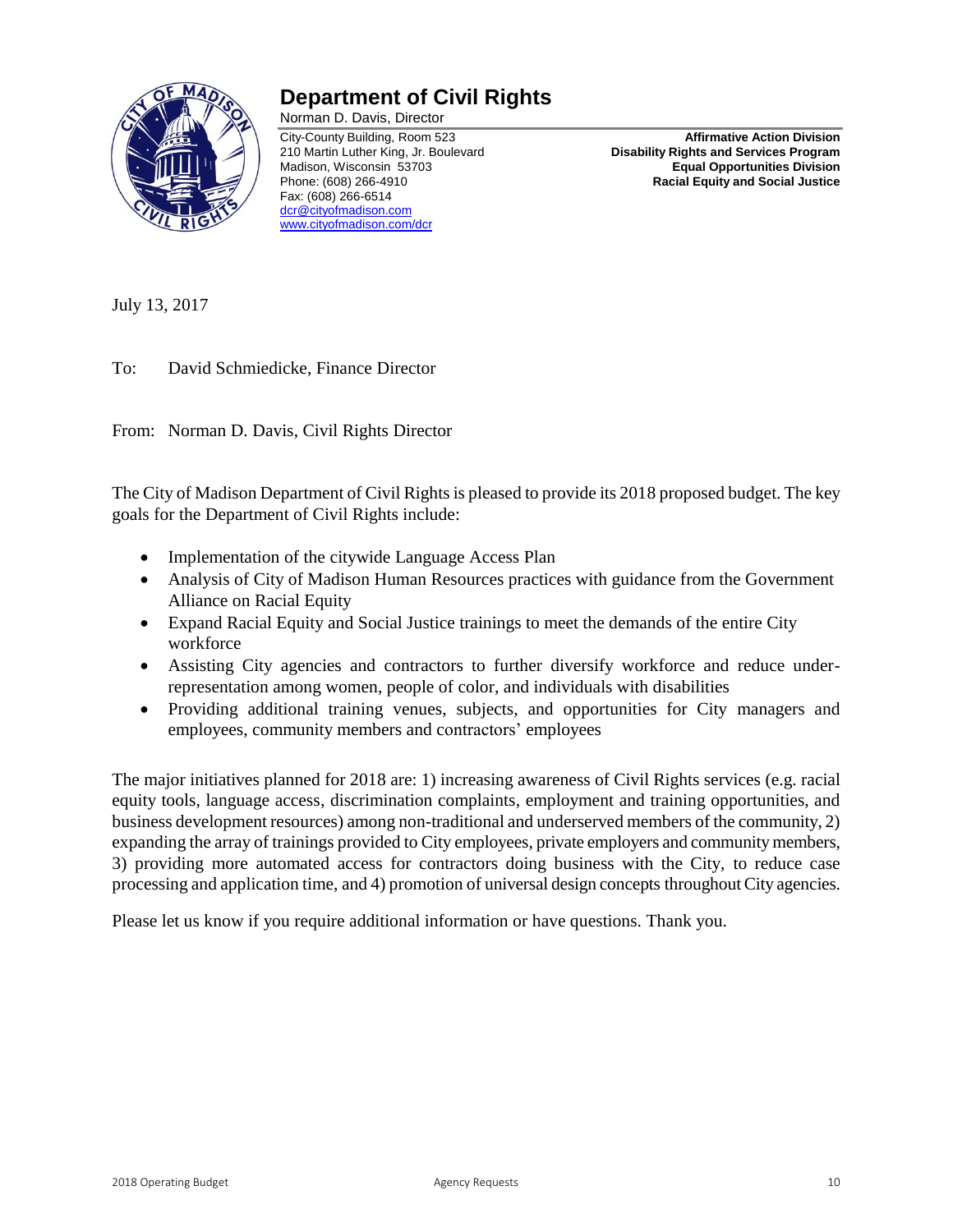# 2018 Operating Budget: Service Proposals

#### **SERVICE IDENTIFYING INFORMATION**

SELECT YOUR AGENCY:

#### Civil Rights

SELECT YOUR AGENCY'S SERVICE:

#### Civil Rights

SERVICE DESCRIPTION:

This service includes three components: Affirmative Action, Disability Rights and Equal Opportunities. The primary customers of this service include the Mayor and Common Council, contractors performing work for the City, applicants and employees of contractors, individuals filing complaints of discrimination or violations of law, respondents named in complaints, businesses seeking certification through targeted business enterprise programs, applicants and employees of the City of Madison, organizations seeking Affirmative Action, Disability Rights, EEO, and Equity training, and community partners. The goals of this service are to assist City agencies to further diversify workforce and reduce under-representation among women, people of color, and individuals with disabilities; assist City contractors to further diversify workforce and reduce under-representation among women, people of color, and individuals with disabilities; provide additional training venues, subjects and opportunities; provide more direct contact with under-served segments of the community; and reduce case processing time and increase amount of contracted cases from the EEOC through the acquisition of LawBase Technology software. The major initiatives planned for this service include creating more partnerships with community based organizations and the administration of the Job Skills Bank, to deploy community trust and engagement initiatives; provide more automated access for contractors doing business with the City, to reduce case processing and application time; and promote universal design concepts throughout City agencies.

#### **SERVICE GOALS**

What community need does the service address?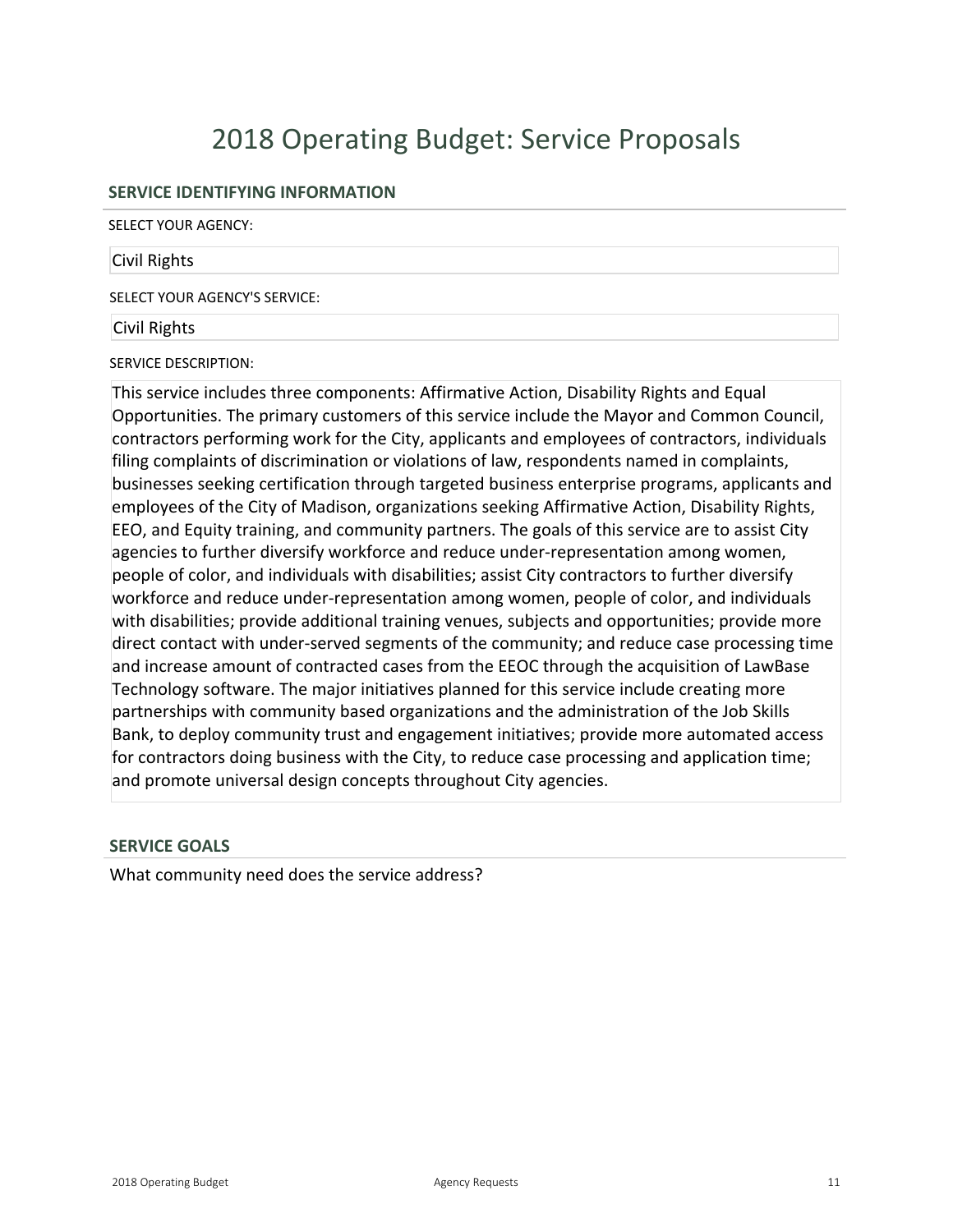The Department of Civil Rights is responsible for ensuring that the rights of all people are respected and that all persons are given the equal opportunities to succeed based on their personal merits. The programs encompassed in this service are: Affirmative Action, Disability Rights and Services, Equal Opportunities, and Racial Equity and Social Justice. The practice of unfair discrimination in access to public services, employment and contracting adversely affects the general welfare of the City. Because such practices have existed throughout Madison's history, the mere passive prohibition of discriminatory practices is not sufficient to effectuate this principle of equal opportunity in contracting, employment and promotional opportunity and equal access to public services. The Department exists to ensure that City facilities and programs are accessible to all persons, including persons with disabilities and limited English proficiency. The department ensures that contractors doing business with the City of Madison provide equitable opportunities for qualified applicants to be considered for job openings without being prematurely eliminated from consideration based on a history of arrest or conviction which may be irrelevant to the job position. This service is responsible for eliminating racial disparities in City operations, hiring, budgeting, and policymaking with efforts to move beyond standard diversity training to educating staff on key concepts, including: implicit/explicit bias/micro-aggressions, effective use of racial equity, communicating about race and equity and transformative leadership.

### Who are the recipients of the service?

All individuals and business owners located in and/or doing business with the City of Madison are recipients of this service. More specifically, minority business enterprises, women business enterprises, disadvantaged business enterprises, entities performing work for the City of Madison, applicants and employees of contractors and the City of Madison, individuals filing discrimination complaints, respondents named in discrimination complaints, community based organizations, City of Madison departments, other municipalities and governmental units.

## What outcomes will be produced at the proposed funding level?

The Department of Civil Rights will increase outreach and communication to non-traditional and underserved members of the community. The Department expects to see an increase in the number of trainings provided to City employees and community based organizations, and investigations conducted. By utilizing social media and other outreach strategies, the Department of Civil Rights will expand awareness of racial equity tools, language access services, discrimination complaint services, employment services, training opportunities, and business development resources.

What strategies are planned for 2018 to advance the stated outcomes?